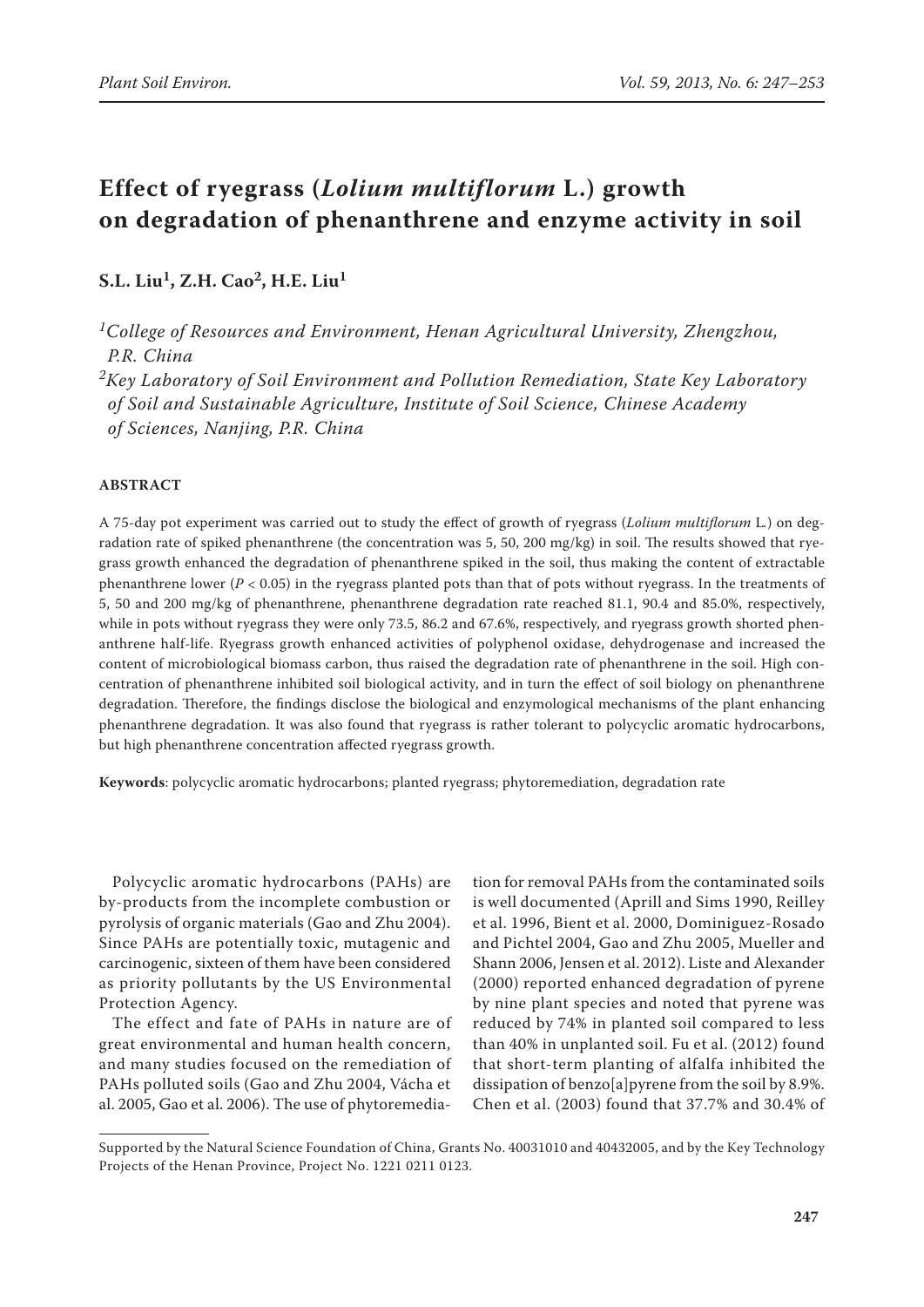14C-pyrene was mineralized in the soil planted with tall fescue and switchgrass, respectively, while only 4.3% mineralization was observed for unplanted control. The presence of plants enhanced the removal of PAHs, which may result from the enhanced degradation of organic compounds in the rhizosphere soil, because of the higher densities and greater activities of microorganisms than in the surrounding soil (bulk soil) (Xu et al. 2005, 2009, Jensen et al. 2012). And a plant may secrete 10–20% of its photosynthate in root exudates. Some exudated compounds may serve as carbon and nitrogen sources for the growth and long-term survival of microorganisms that are capable of degrading organic pollutants (Vácha et al. 2010). Yoshitomi and Shann (2001) found that the addition of root exudates stimulated the mineralization of  $^{14}$ C-pyrene in an unplanted soil to the same degree as observed in an actual rhizosphere. This indicates that plant root exudates have the potential to increase the degradation of xenobiotics by promoting the growth of soil micro-organisms (Huang et al. 2004).

The purpose of this study was to examine PAH removal in the presence of plants to contribute to the technology for field phytoremediation in practice. Furthermore, the phenanthrene is the representative of 3-ring PAHs, studies also found that the *n*-octanol/water partition coefficient of phenanthrene was 4.47; it accumulated in soil very rapidly (McCarthy and Jimenez 1985). And removal mechanism of phenanthrene by phytoremediation, especially rhizodegradation was not clear. So, phenanthrene was selected as the target compound, and the ryegrass was selected to represent a wide range of grass plant. It aims to obtain basic information about plant contributions to the promoted removal of PAHs in soils on a quantitative scale. The results from this work may advance our understanding of the phytoremediation mechanisms of PAHs.

#### **MATERIAL AND METHODS**

**Tested soil collecting and phenanthrene spiking**. The tested paddy soil was sampled in the upper horizon (0–20 cm) from Changshu Agricultural Experiment Station, Academia Sinica, soil pH (in  $H<sub>2</sub>O$ ) was 6.96, its total carbon (TC) content was 5.93%, and its total N, P, K were 2.25, 0.75, 17.4 g/kg, respectively. The free Fe<sub>2</sub>O<sub>3</sub> content was 16.3 g/kg; and CEC 21.6 cmol /kg. The air dried soil was passed through a 2-mm steel sieve. Five gram of soil were soaked in acetone containing phenanthrene (purity > 97%, Sigma Chemical Co., Ltd., Germany). The acetone was evaporated and the treated soil was diluted by mixing with uncontaminated soil to obtain a final concentration of 5, 50 and 200 mg phenanthrene/kg soil (oven dry weight base). After adjusting the soil moisture content to 60% soil water holding capacity, the soil was stored in a growth chamber for 12 days before use.

**Pot experiment design and sample collection**. A fully randomized design experiment was conducted in a greenhouse at the Institute of Soil Science, Chinese Academy of Sciences. There were eight treatments: (1) no phenanthrene spiked, planted ryegrass; (2) no phenanthrene spiked, without ryegrass; (3) phenanthrene concentration of 5 mg/kg and planted ryegrass; (4) phenanthrene concentration of 5 mg/kg and without ryegrass; (5) phenanthrene concentration of 50 mg/kg and planted ryegrass; (6) phenanthrene concentration of 50 mg/kg and without ryegrass; (7) phenanthrene concentration of 200 mg/kg and planted ryegrass; (8) phenanthrene concentration of 200 mg/kg and without ryegrass. There were 15 replicates for each treatment. Twenty ryegrass (*Lolium multiflorum* L.) seedlings (germinated in distilled water and grown 20 days) were transplanted in pots containing 250 g of the soil either with phenanthrene or not, and the ryegrass seedlings transplanted date was considered as 0 days. During plant growth, the soil keeping field moisture capacity to 60% as needed by watered distilled water, and on the 15<sup>th</sup>, 30<sup>th</sup>,  $45<sup>th</sup>$ , 60<sup>th</sup>, 75<sup>th</sup> day, three replicates were harvested, soil and plant samples were collected for phenanthrene content determination.

The soils were carefully collected, homogenized, air dried and passed through a 2 mm sieve. The soil without ryegrass treatment was considered as nonrhizosphere soil and the soil planted with ryegrass was considered as rhizosphere soil. All samples (soils, ryegrass shoots and roots) were freeze-dried, bagged and stored at 4°C before analytical treatment. Both shoots and roots were weighed for the determination of fresh weight in the same time.

#### **Phenanthrene extraction and determination**

**Extraction**. The following procedure, adapted from Song et al. (1995), was used to extract and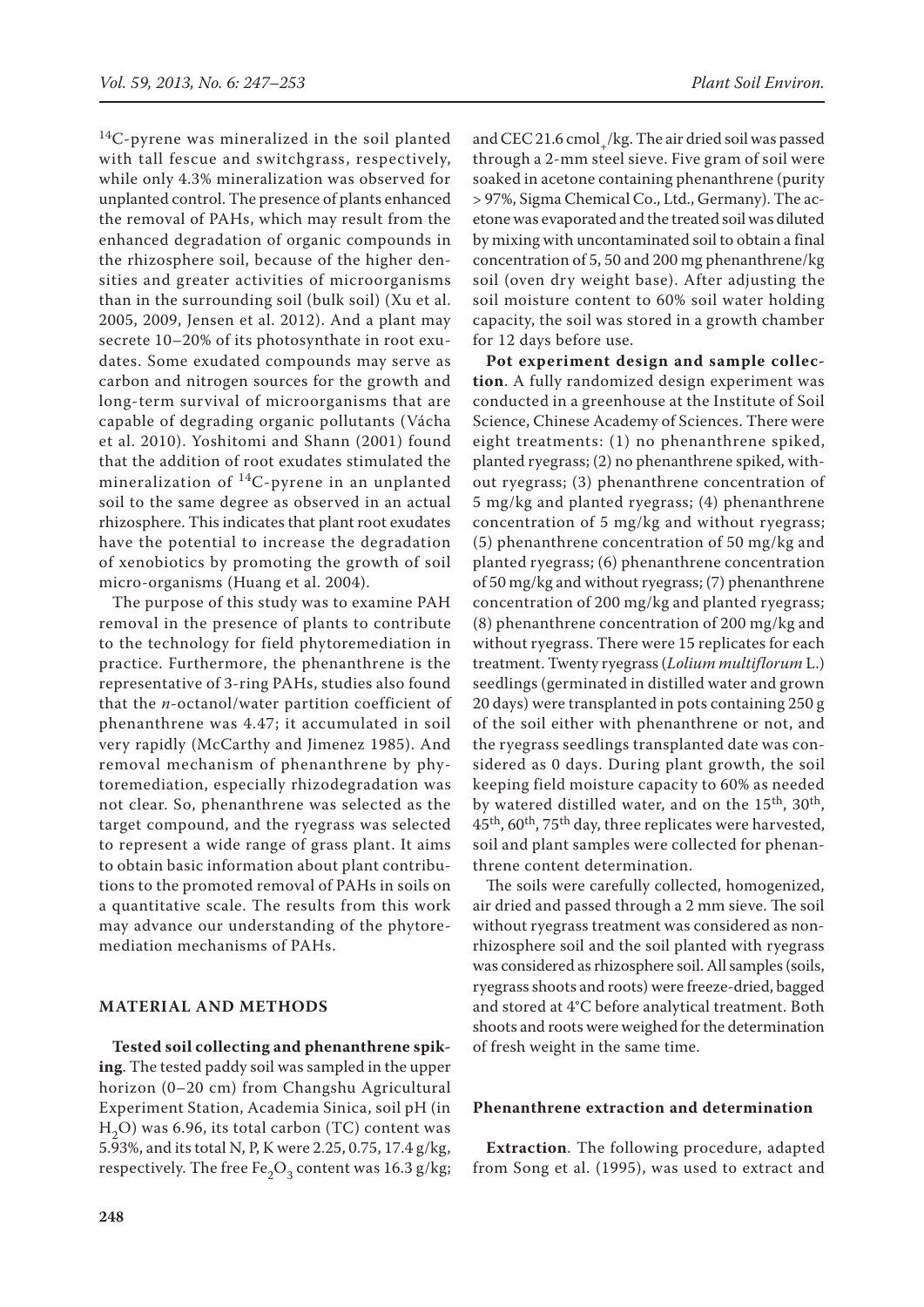determine the phenanthrene concentrations in soil samples.

Five grams of soil was mixed with 20 mL dichloromethane, and then extracted for 30 min by ultrasonic agitation. Samples were centrifuged at 2000 rpm for 5 min. The supernatant was the soil phenanthrene extractant.

The methanol was removed from 10 mL of soil phenanthrene extractant in a rotary evaporator until dry. Cyclohexane (2 mL) was added and the mixture was vigorously shaken with a vortex mixer for 1 min. A 0.5 mL aliquot of the slurry was passed through a silica gel column. The column was washed with dichloromethane: hexane (1:1 v/v) and the first 1 mL of liquid were discarded. The following 2 mL of liquid was collected and dried with  $N<sub>2</sub>$  gas. 2 mL acetonitrile was added and shaken with a vortex mixer and then injected directly into the HPLC.

**Chromatographic conditions**. Solvents that constituted the mobile phase were A (cyclohexane) and B (water). The flow rate and the column temperature were set at 0.5 mL/min and 30°C, respectively. Other parameters adopted were as follows: injection volume, 40 μL; detection wavelength, 251 nm.

**Determination of soil microbial biomass C and enzyme activity**. Soil microbial biomass C was determined using the chloroform fumigation extraction method as described by Vance et al. (1987). Soil polyphenol oxidase activity was measured using standard colorimetric methods (Dick et al. 1988), soil dehydrogenase activity was determined using the TTC method described by Casida et al. (1964).

**Statistical analysis**. Treatment effects were compared using the analysis of variance (ANOVA), and comparisons of means were carried out using the Duncan's test (*P* < 0.05). All statistical analyses were performed using the software Statistical Package for Social Sciences (SPSS 11.5 for Windows, USA).

### **RESULTS AND DISCUSSION**

**The biomass of ryegrass**. The biomass of ryegrass in the soil contaminated with different concentrations of phenanthrene was shown in Figure 1. There was no significant difference in the dry weight biomass of ryegrass with addition of phenanthrene before the 60 days of the experimentation ( $P < 0.01$ ). But at the 75<sup>th</sup> day, the ryegrass

dry weight of 200 mg/kg phenanthrene treatment was significantly lower than those of the other 3 treatments. This indicated that phenanthrene had smaller effect on the total biomass of ryegrass during early growth, and ryegrass could grow normally in high concentration phenanthrenecontaminated soil, but during later growth, the plants exhibited apparent signs of toxicity stress in higher concentration phenanthrene-contaminated soil, and restrained plant growth.

**Extractable phenanthrene concentration in soil**. Figure 2 showed that the extractable concentration of phenanthrene in soils gradually decreased with incubation. In three treatments, extractable phenanthrene concentration reduced rapidly during the first 15 days, and then the degradation rate slowed down. When the ryegrass was presented, the soil microorganisms may take part in the degradation of phenanthrene, so the extractable phenanthrene concentration decreased quickly. The results indicated that ryegrass can accelerate the degradation of phenanthrene in the soil, because in the three application levels, the phenanthrene degradation rates in the treatments planted with ryegrass were significantly higher than that in the treatments without ryegrass (*P* < 0.05). Within the 75-day growth period, the degradation rates of phenanthrene added at the dosages of 5, 50 and 200 mg/kg treatments with ryegrass were 81.1, 90.4, 84.9%, respectively; whereas the phenanthrene degradation rates in the treatments without ryegrass were 75.3, 86.6, and 67.6%, respectively.

Figure 2 also reveals that the phenanthrene degradation kinetics complied with exponential model.



Figure 1. Dry weight of ryegrass in soils different in degree of phenanthrene contamination. CK – 0 mg/kg phenanthrene; 5 – 5 mg/kg phenanthrene; 50 – 50 mg/kg phenanthrene; 200 – 200 mg/kg phenanthrene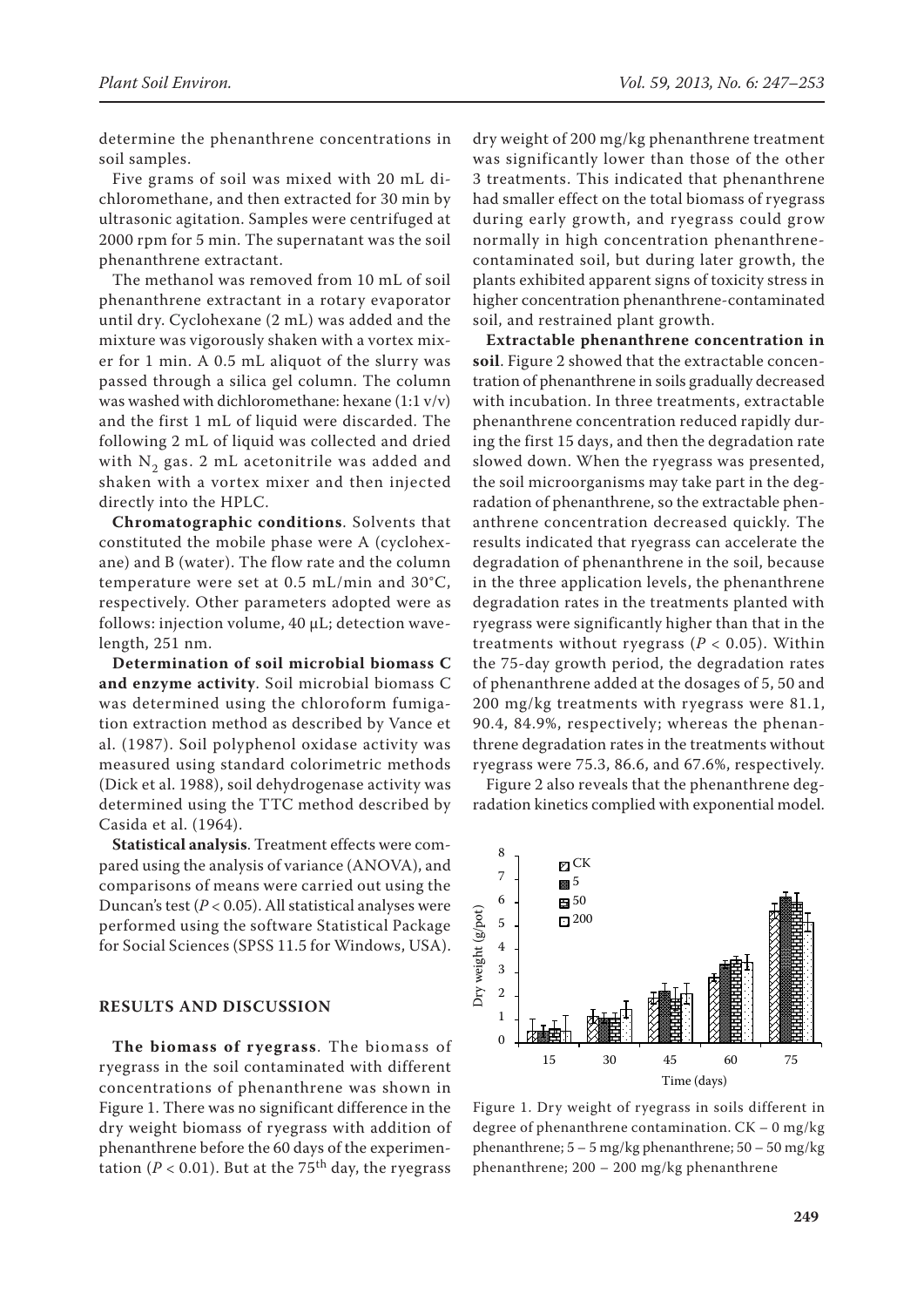



Figure 2. Change in the content of extractablephenanthrene (mg/kg) in soil. The error bars represent the standard deviation of triplicate experiments. 5-PHE – 5 mg/kg phenanthrene; 50-PHE – 50 mg/kg phenanthrene; 200-PHE – 200 mg/kg phenanthrene; planted – the soil planted with ryegrass; non planted – the soil planted without ryegrass

The degradation dynamics could express with the following equations (Table 1). Table 1 shows that phenanthrene half-life in planted ryegrass treatment was significantly shorter than that of unplanted ryegrass treatments; it indicated that planted ryegrass enhanced phenanthrene degradation in the soil.

Table 2 showed the difference of phenanthrene concentrations between unplanted soil and planted with ryegrass soil, and it reflected the enhanced degradation of phenanthrene by ryegrass. There was no significant difference in soil phenanthrene concentration between low and intermediate levels concentration phenanthrene treatment, but the effect of plant in high concentration phenanthrene was significant, and this indicated that high concentration of phenanthrene perhaps resulted in toxicity to plant growth, but phytoremediation of PAHs contaminated soil was more suitable for high level phenanthrene contamination.

These results (Figure 1, Table 2) indicated that ryegrass significantly enhanced phenanthrene degradation in the soil, and the degradation rates in medium and low concentration phenanthrene treatments were significantly higher than at the high phenanthrene concentration, it can be said that the endurance of ryegrass was greatest under the highest phenanthrene application rate.

The result was similar to the previous results. Previous experiments with PAHs such as anthracene and pyrene (Günther et al. 1996, Reilley et al. 1996, Ling and Gao 2004, Kirk et al. 2005) showed a very rapid dissipation of these compounds in the rhizosphere of several plants in the early stages (40 days) followed by slow rates. These authors also reported that degradation of pyrene was much faster in rhizosphere soil than in bulk soil. Binet et al. (2000) studied the fate of eight PAHs (3–6 rings) in the rhizosphere, and showed that ryegrass was able to accelerate the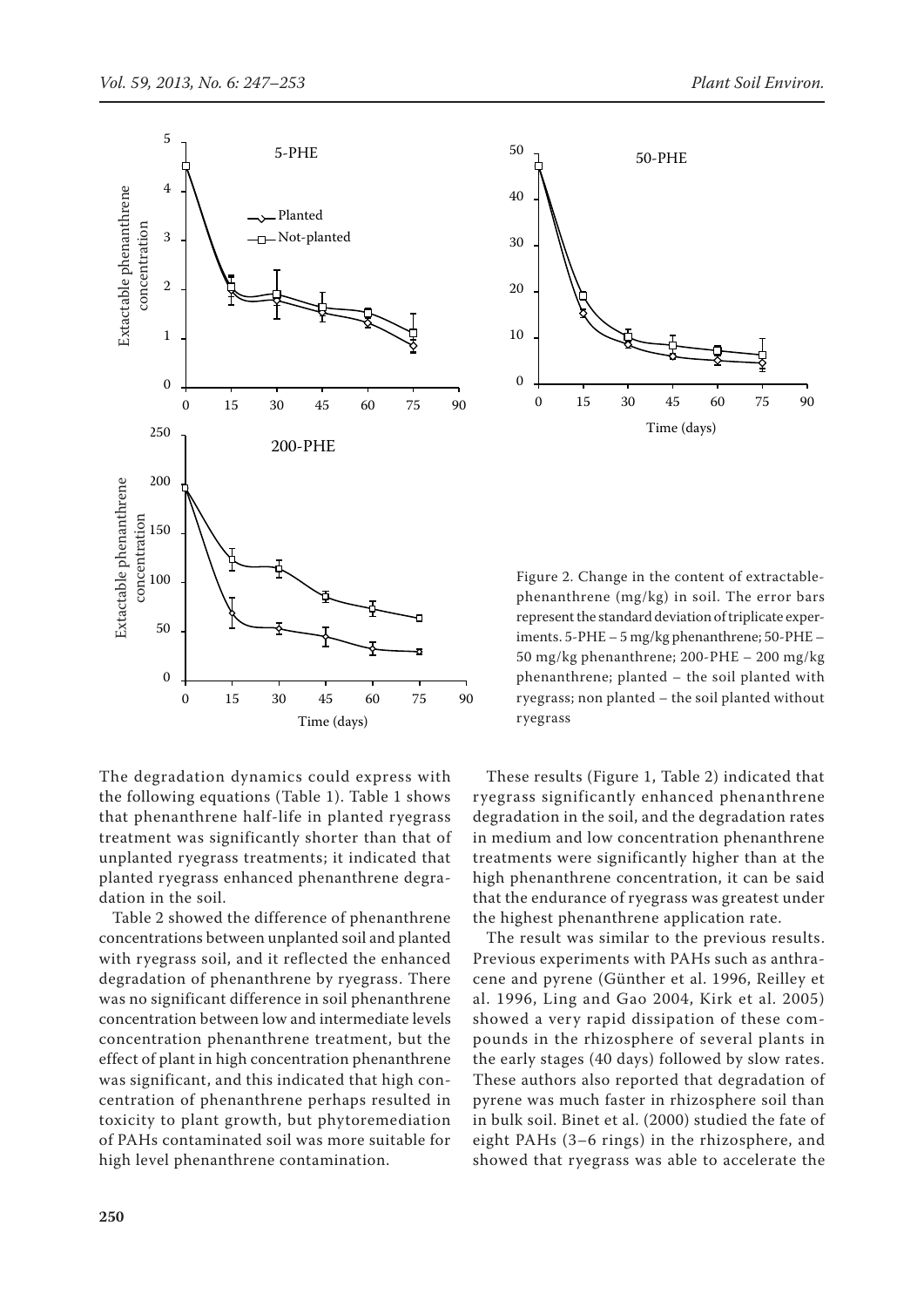| Amount of phenanthrene<br>(mg/kg) |             | Degradation kinetics<br>equations | Correlation<br>coefficient $(r)$ | Half-life/(days) |  |
|-----------------------------------|-------------|-----------------------------------|----------------------------------|------------------|--|
| 5                                 | planted     | $C = 3.475 e^{-0.0185t}$          | 0.9383                           | 17.8             |  |
| 5                                 | non planted | $C = 3.402 e^{-0.0153t}$          | 0.9116                           | 20.9             |  |
| 50                                | planted     | $C = 29.215 e^{-0.0292t}$         | 0.9234                           | 5.3              |  |
| 50                                | non planted | $C = 31.689 e^{-0.0251t}$         | 0.9231                           | 9.5              |  |
| 200                               | planted     | $C = 131.06 e^{-0.0226t}$         | 0.9228                           | 12.0             |  |
| 200                               | non planted | $C = 173.56 e^{-0.0145t}$         | 0.9762                           | 38.0             |  |

Table 1. Phenanthrene degradation kinetics parameters in different treatments

Planted – the soil planted with ryegrass; non planted – the soil planted without ryegrass

dissipation of a range of PAHs, including 5 and 6 ring PAHs such as dibenzo (a, h) anthracene and benzo (g, h, i) perylene which have a low solubility and bioavailability.

**Soil microbial biomass C**. Figure 3A indicated that there was no significant difference in microbial biomass carbon among the treatments within the first 45 days of the experiment. However, at later stages, the microbial biomass carbon in 50 mg/kg phenanthrene treatment soil was increased faster than other treatments, and followed by 5 mg/kg, CK, and 200 mg/kg. In general, the microbial biomass carbon of 50 mg/kg phenanthrene treatment soil was significantly higher than that of 5 mg/kg treatment, and both treatments were significantly higher than that of CK and 200 mg/kg treatments on the 60<sup>th</sup> day. There was no significant difference between 5 mg/kg and 50 mg/kg treatment, but both treatments were significantly higher than that of CK and 200 mg/kg at day  $70<sup>th</sup>$ . This indicated that low and intermediate levels of phenanthrene addition stimulated the soil microorganism activity rapidly to degrade phenanthrene, while high level phenanthrene added soil could produce toxicity on microorganism, and restrained the soil microorganism growth, so the degradation rate was lower.

**Polyphenol oxidase activity in soil**. Plant roots can enhance the dissipation of organic pollutants in

soils, and this is mainly attributed to supply of root exudates for co-metabolic processes (Yoshitomi and Shann 2001). When plant roots are stressed, e.g. in PAH-contaminated soil, the plants can exude certain enzymes to degrade or transform the pollutants (Gramss 1997). Studies revealed a range of phenol oxidizing enzyme activities, including tyrosinase (EC 1.14.18.1), catechol oxidase (EC 1.10.3.1), ascorbate oxidase (EC 1.10.3.3) and laccase (EC 1.10.3.2) associated with plant root system in soils with organic pollutants (Colpaert and Van Laere 1996, Liste and Prutz 2006).

Changes of enzyme activity in soil reflect the degradation activity of soil micro-organisms and plant roots (Wyszkowski and Wyszkowska 2005). Polyphenol oxidase is an important oxidoreductase in soils and can catalyse the degradation and transformation processes of aromatic compounds (Andrew and John 2000, Miya and Friestone 2001). The difference of polyphenol oxidase between planted with ryegrass soil and unplanted ryegrass soil indicated that ryegrass root system affects intensity of soil polyphenol oxidase activities. Figure 3B shows that there was no significant difference in enzyme activity among the treatments within the first 30 days of the experiment, it indicated that there was no significant effect on soil polyphenol oxidase activities when added phenthrene into soil

Table 2. Difference of soil phenanthrene concentration between treatments with or without ryegrass growth

| Amount of phenanthrene | Days after addition |       |       |       |       |       |  |
|------------------------|---------------------|-------|-------|-------|-------|-------|--|
| added (mg/kg)          |                     | 15    | 30    | 45    | 60    | 75    |  |
| 5                      |                     | 0.073 | 0.118 | 0.114 | 0.206 | 0.257 |  |
| 50                     | 0                   | 3.82  | 1.72  | 2.37  | 2.15  | 1.76  |  |
| 200                    | 0                   | 54.6  | 60.9  | 40.7  | 40.6  | 34.0  |  |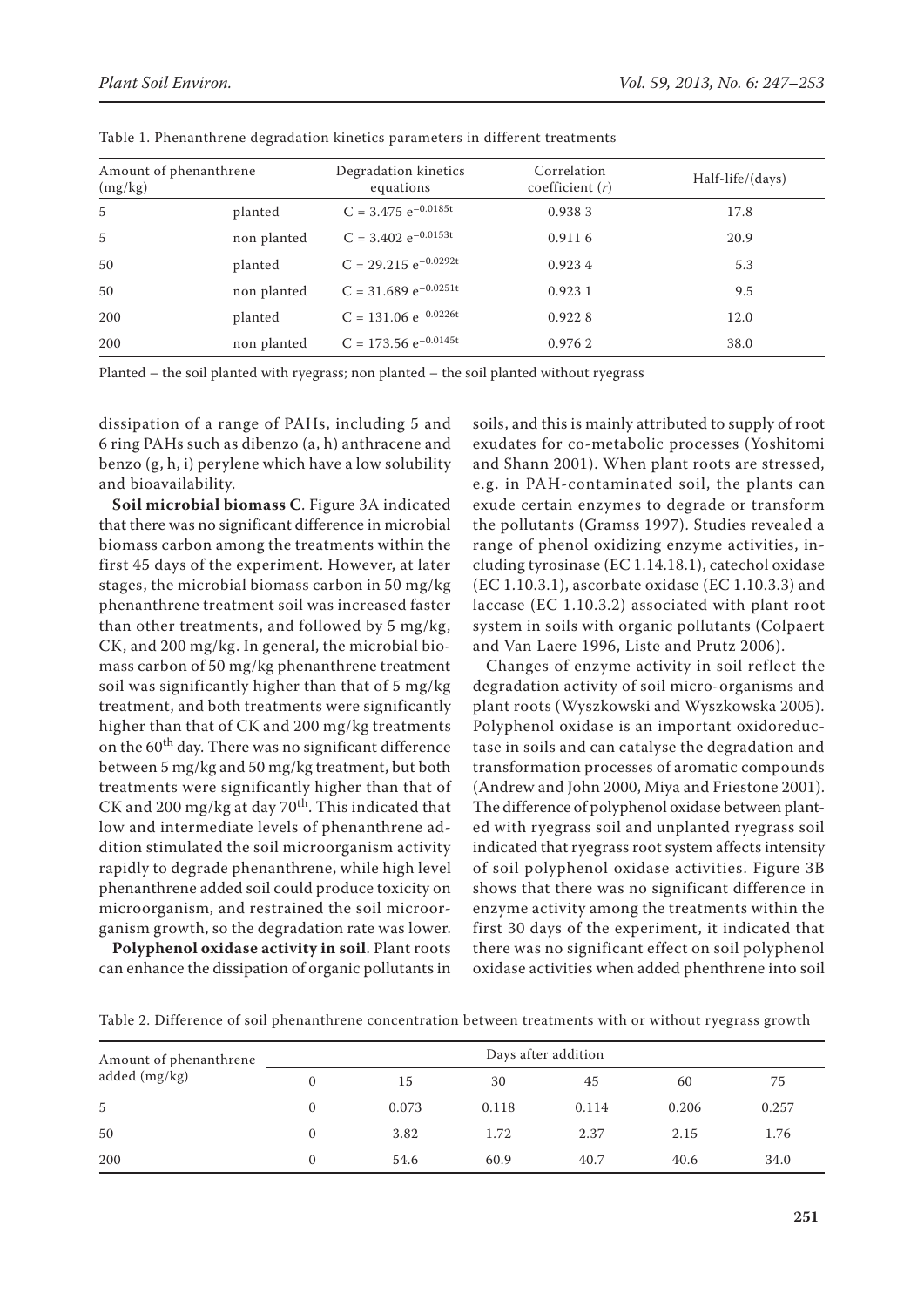

during ryegrass growth prophase. However, there was a significant effect on soil polyphenol oxidase activities at later stages (45 days  $\sim$  75 days). In general, the polyphenol oxidase activity of 50 mg/kg phenanthrene treatment soil was significantly higher than that of 5 mg/kg treatment, and in both the treatments it was significantly higher than that of 200 mg/kg treatment. This indicated that when low and intermediate levels of phenanthrene added soil, stimulated the plant and soil microorganism rapidly growth and excreted lots of polyphenol oxidase, while higher level phenanthrene (200 mg/kg) added soil could produce toxicity on microorganism, and restrained the soil polyphenol oxidase activities.

**Dehydrogenase activity in soil**. Figure 3C showed that there was no significant difference in dehydrogenase activity among the treatments during the first 30 days of plant growth. After 45 days, the dehydrogenase activity of 50 mg/kg phenanthrene treatment soil was significantly higher than other 3 treatments (*P* < 0.05). After 75 days the enzyme activity at the 50 mg/kg phen-



Figure 3. Change in (A) microbial biomass C; (B) polyphenol oxidase activity, and (C) dehydrogenase activity in phenanthrene-contaminated soil. The Y-axis values in the figure were the differences between unplanted soil and soil planted with ryegrass. The error bars represent the standard deviation of triplicate experiments. CK – 0 mg/kg phenanthrene;  $5 - 5$  mg/kg phenanthrene;  $50 - 50$  mg/kg phenanthrene; 200 – 200 mg/kg phenanthrene

anthrene application rate was significantly higher than the 5 mg/kg phenanthrene application rate of phenanthrene, and the dehydrogenase activity at the 5 mg/kg phenanthrene application rate of phenanthrene was also significantly higher than the highest rate of phenanthrene and CK  $(P < 0.05)$ . The reason was the same as the polyphenol oxidase activities in soil and also indicated why the degradation rate in the highest phenanthrene concentration was lowest.

These results (Figure 3) indicated that ryegrass plantation enhanced activities of polyphenol oxidase, dehydrogenase, and increased content of microbiological biomass C, that is, the soil biological activity, thus raising the degradation rate of phenanthrene in the soil. And soil biological activity varied sharply from treatment to treatment. Higher concentration of phenanthrene inhibited soil biological activity, and in turn the effect of soil biology on phenanthrene degradation. Therefore, the findings disclosed the biological and enzymological mechanisms of the plant enhancing phenanthrene degradation.